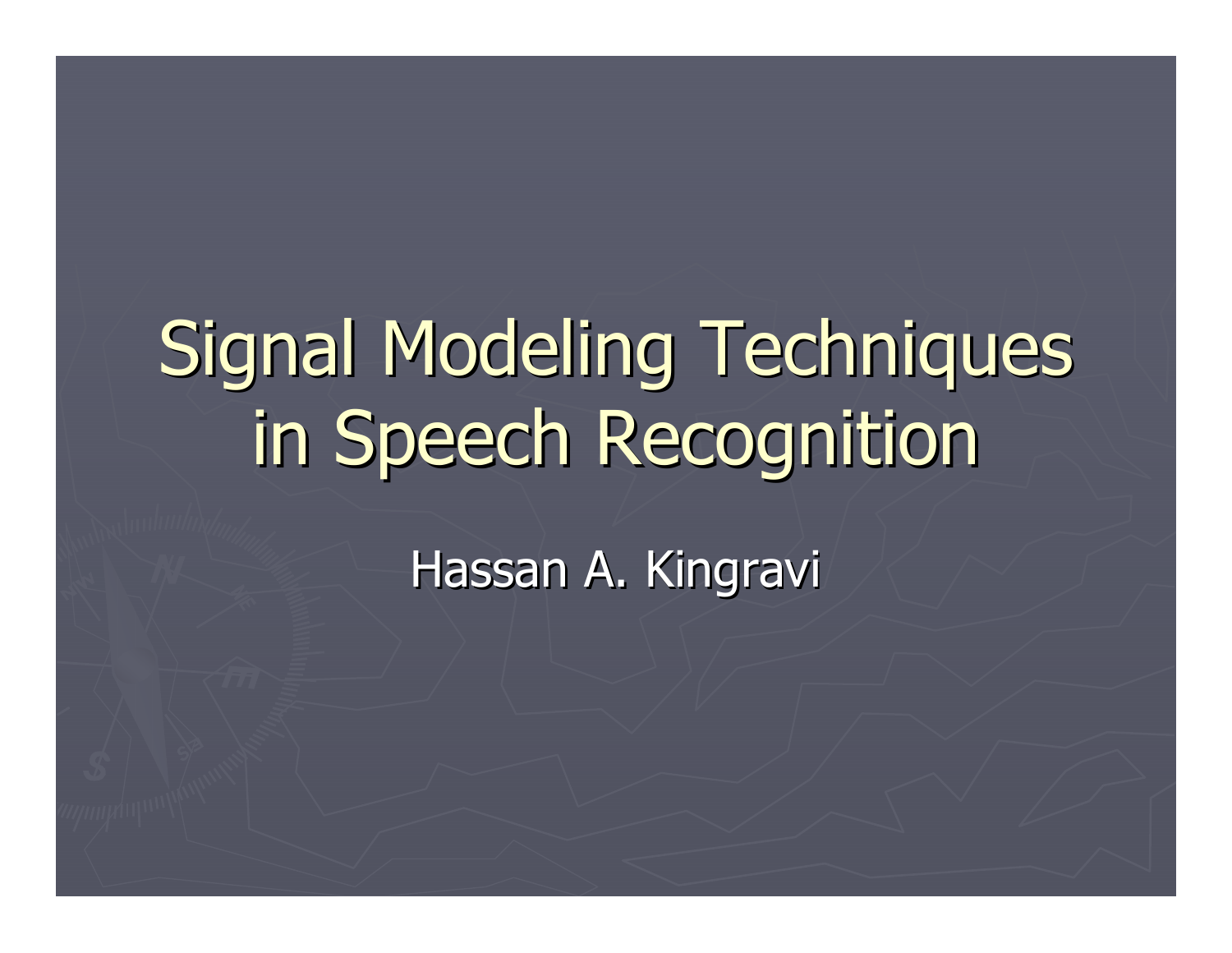# Outline

 $\blacktriangleright$  Introduction  $\blacktriangleright$  Spectral Shaping ► Spectral Analysis  $\blacktriangleright$  Parameter Transforms ► Statistical Modeling  $\blacktriangleright$  Discussion  $\blacktriangleright$  Conclusions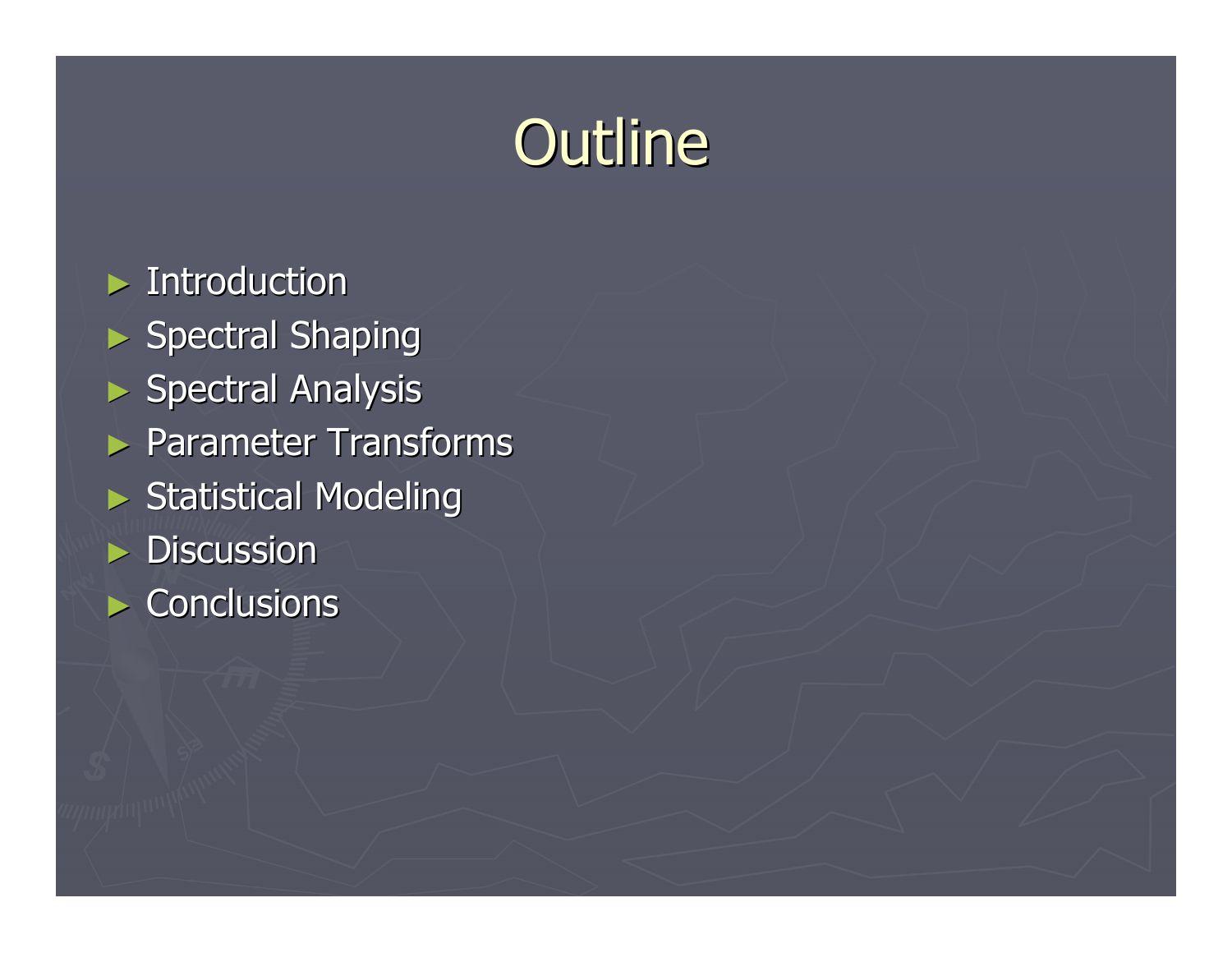# 1: Introduction 1: Introduction

### Signal Modeling:

The main focus of the paper. Signal modeling is the process of converting a speech sample to an observation vector in a probability space.

Approach:

►

►

►



### Goals:

Desire parameters that are **perceptually meaningful**, **invariant**, and that capture capture **temporal correlation temporal correlation**.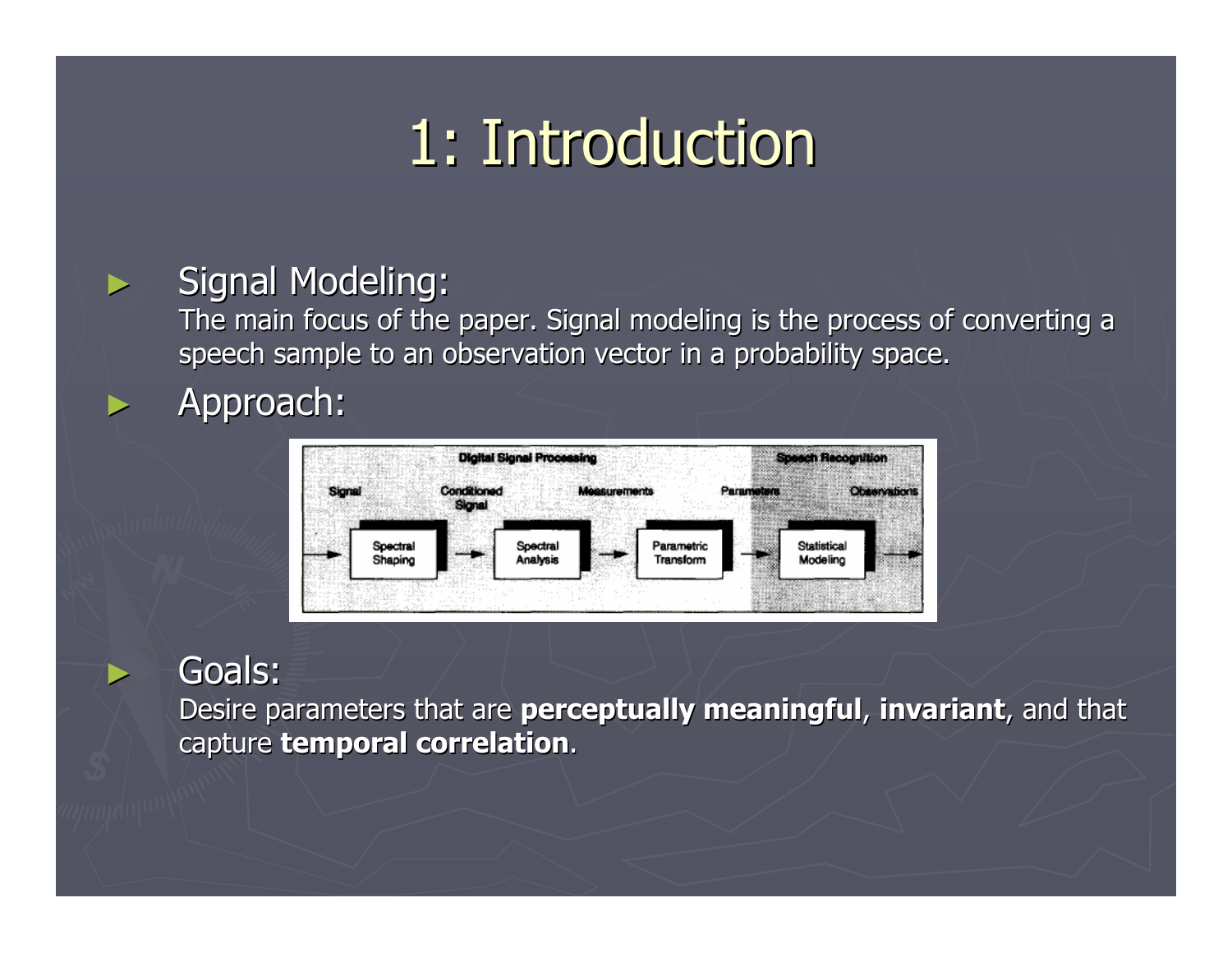# 2: Spectral Shaping 2: Spectral Shaping

#### ►> Analog-to-Digital Conversion

#### ►Digital Filtering

Create a data representation of the signal with as high an SNR as is possible.

Once conversion is finished, the signal is filtered to emphasize important frequencies in the signal. This is performed via the use of Finite Impulse Response filters. For e.g. hearing is more sensitive in the 1-KHz region of the spectrum, so this is emphasized.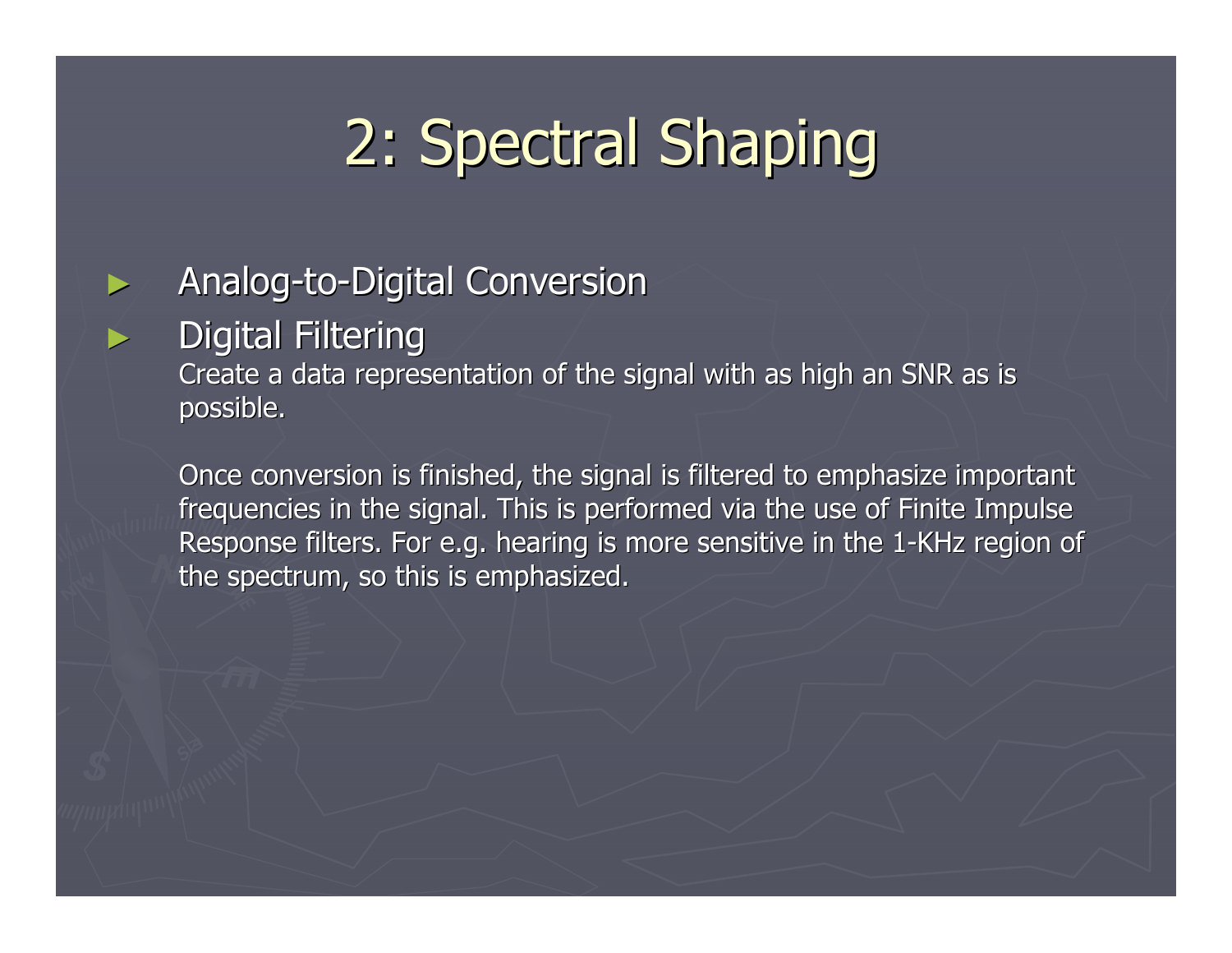# 3: Spectral Analysis

#### ►Step 1: Extraction of fundamental frequency and power.

### Fundamental frequency:

Measured via different methods;

a) Gold-Rabiner: multiple measures of periodicity in the signal and votes among them.

b) NSA: average magnitude difference function and DA of multiple voicing measures

c) Dynamic Programming: evaluate several measures of correlation and spectral change in the signal, and compute an optimal fundamental frequency and voicing pattern

d) Cepstrum

►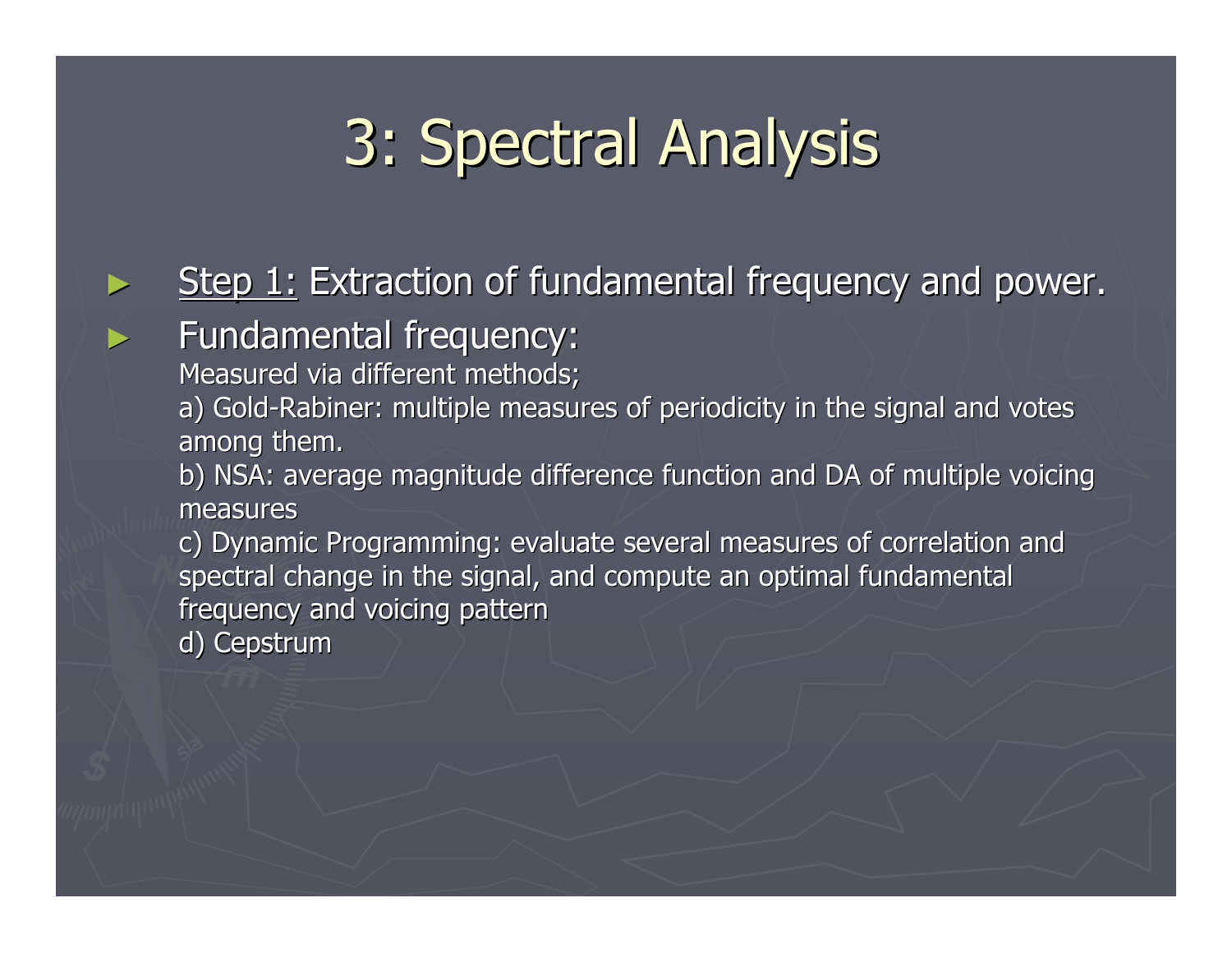# 3: Spectral Analysis 3: Spectral Analysis

### Signal Power:

►

Average of its energy (energy can be thought of as the area underneath the curve.) The formulation of power in signals uses a weighting function called a window, to favor samples in the center of the window in a frame-by-frame traversal. This, combined with redundancy, creates a smoothing effect.

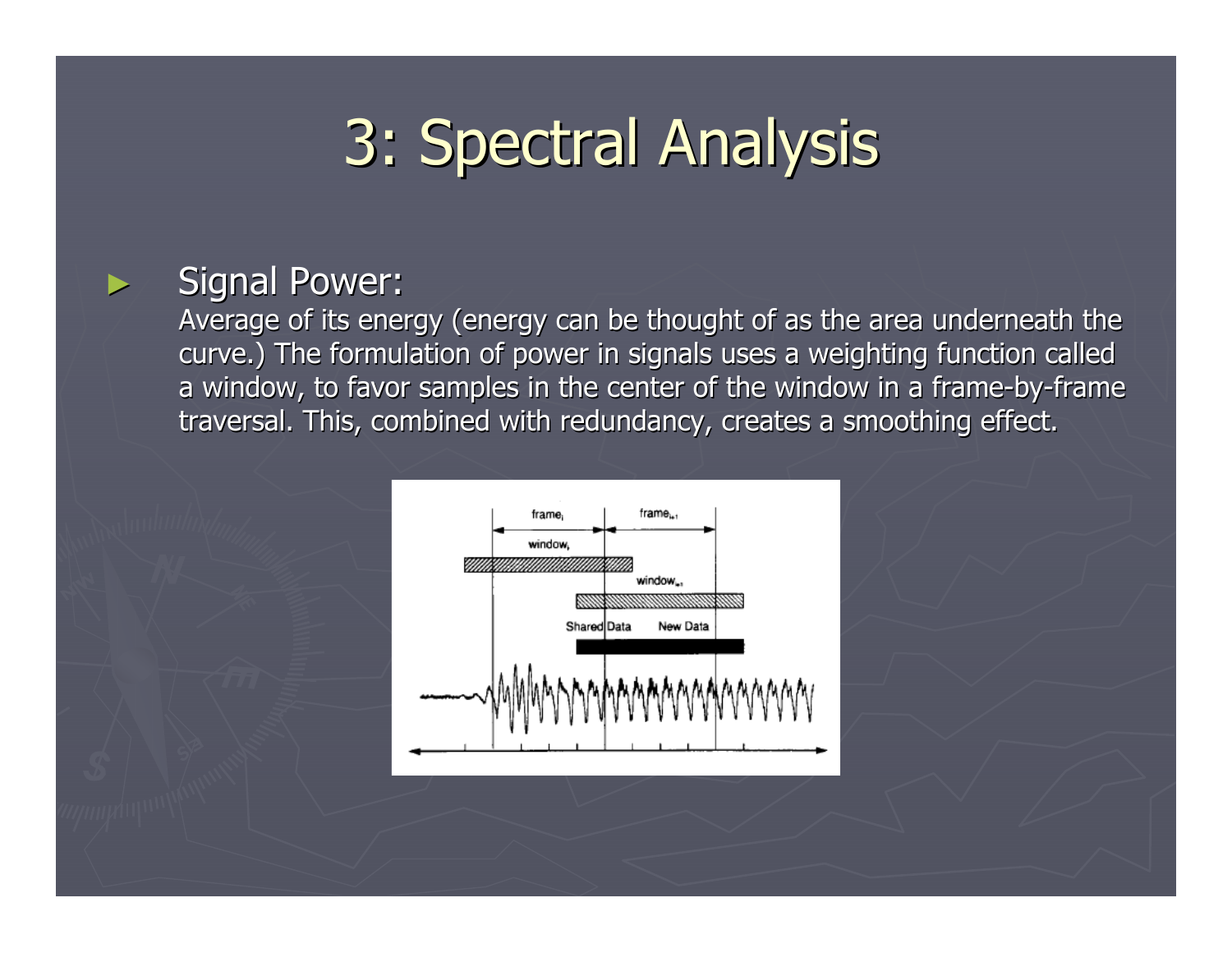# 3: Spectral Analysis 3: Spectral Analysis

### Hanning window example:

►

Smoothing is important because in some areas, the power of a signal varies rapidly.



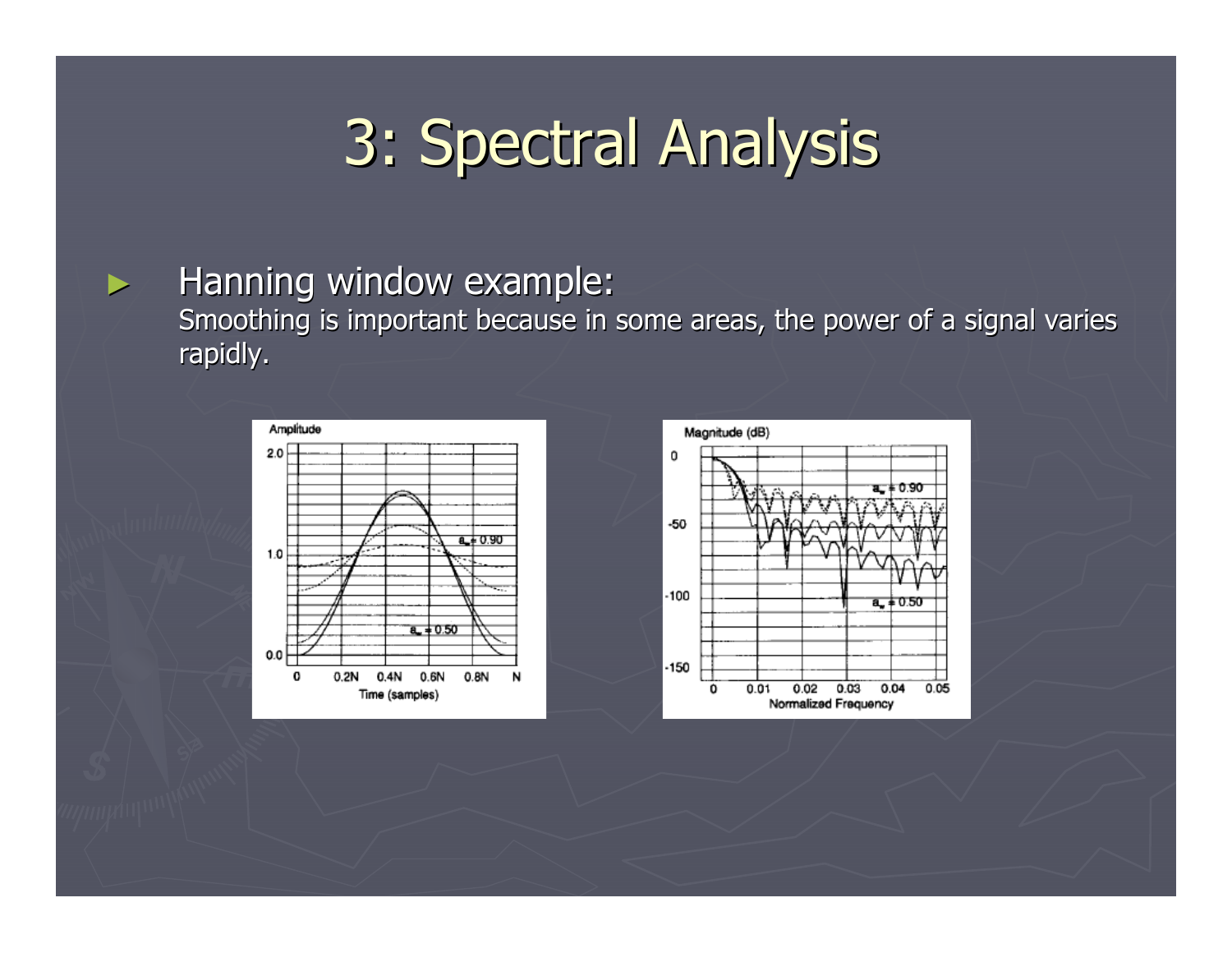# 3: Spectral Analysis 3: Spectral Analysis

►Step 2: Spectral Analysis, proper. ►Digital Filter Bank ►Fourier Transform Filter Bank ►**Cepstral Coefficients** ►Linear Prediction Coefficients ►**EXAGEE Filter Bank Amplitudes** ►**DETA:** LP-Derived Cepstral Coefficients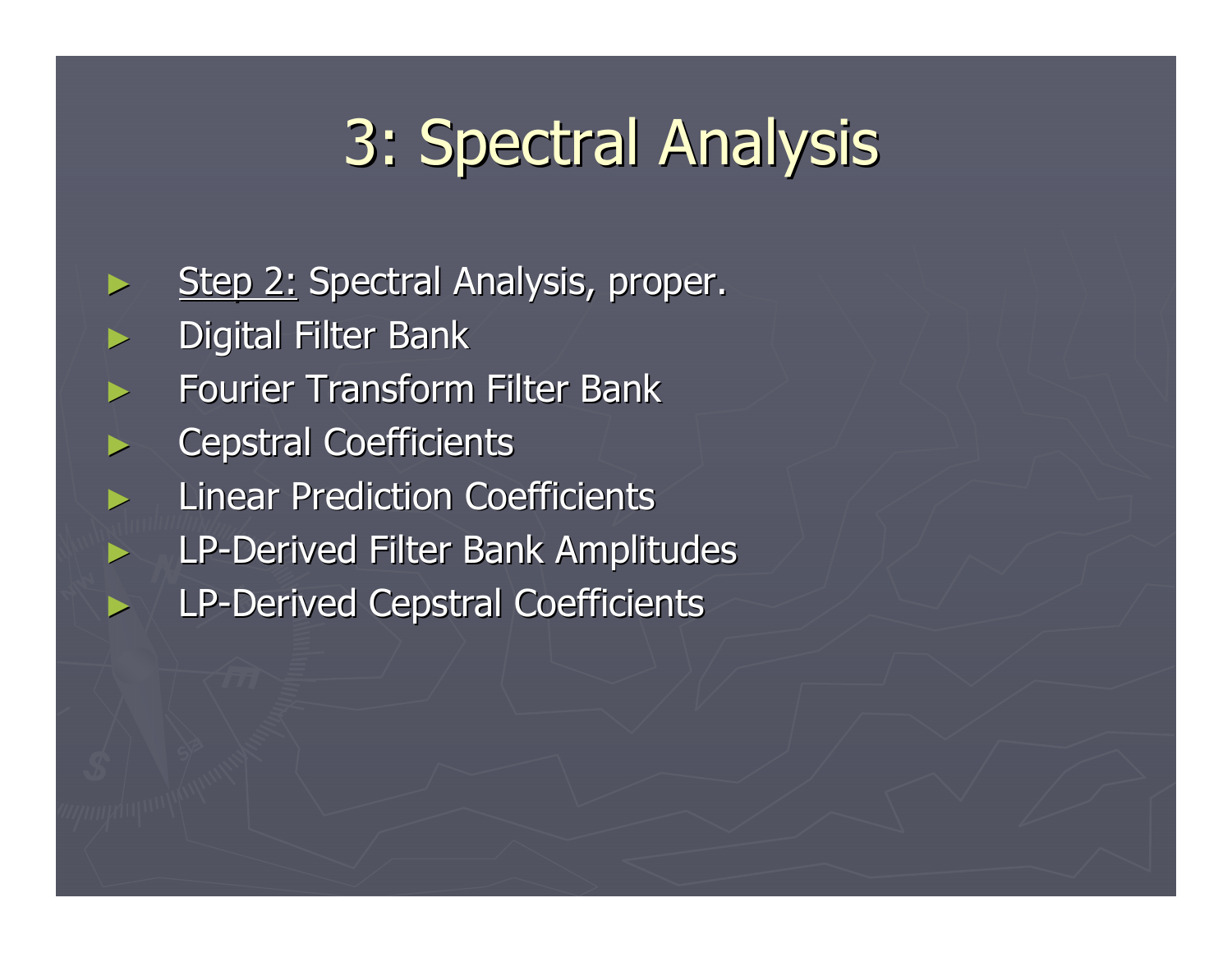# **Digital Filter Bank**

### **Motivations:**

►

►

►

**Physiological**, i.e. the "place theory" of hearing, and **perceptual**, i.e. frequencies of complex sounds with a certain bandwidth cannot be individually identified.

### Critical Bandwidth Critical Bandwidth

Human auditory system cannot distinguish between frequencies close to one another; the higher the frequency, the larger the interval; this is the critical band for a frequency.

#### Filter Bank

Collection of linear phase FIR bandpass filters arranged linearly across the Bark or *mel* scales. Used in systems that attempt to emulate human auditory processing. Merit: certain filter outputs correlated with certain speech sounds.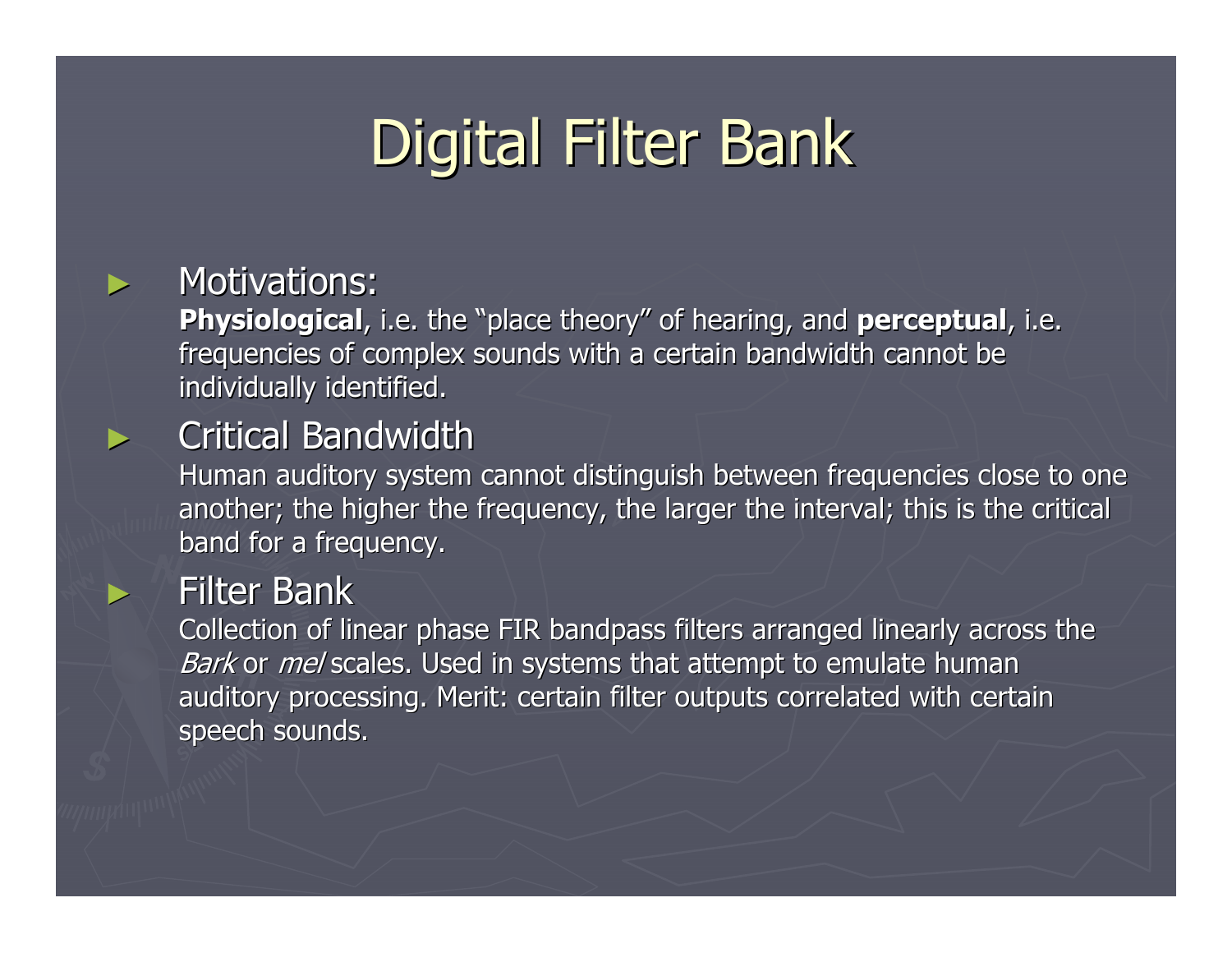# Digital Filter Bank

|                 | <b>Bark Scale</b>       |            | Mel Scale               |            |
|-----------------|-------------------------|------------|-------------------------|------------|
| Index           | Center<br>Freq.<br>(Hz) | BW<br>(Hz) | Center<br>Freq.<br>(Hz) | BW<br>(Hz) |
| ı               | 50                      | 100        | 100                     | 100        |
| 2               | 150                     | 100        | 200                     | 100        |
| 3               | 250                     | 100        | 300                     | 100        |
| 4               | 350                     | 100        | 400                     | 100        |
| 5               | 450                     | 110        | 500                     | 100        |
| 6               | 570                     | 120        | 600                     | 100        |
| 7               | 700                     | 140        | 700                     | 100        |
| 8               | 840                     | 150        | 800                     | 100        |
| 9               | 1000                    | 160        | 900                     | 100        |
| 10              | 1170                    | 190        | 1000                    | 124        |
| $\overline{11}$ | 1370                    | 210        | 1149                    | 160        |
| $\overline{12}$ | 1600                    | 240        | 1320                    | 184        |
| 13              | 1850                    | 280        | 1516                    | 211        |
| $\overline{14}$ | 2150                    | 320        | 1741                    | 242        |
| $\overline{15}$ | 2500                    | 380        | 2000                    | 278        |
| 16              | 2900                    | 450        | 2297                    | 320        |
| $\overline{17}$ | 3400                    | 550        | 2639                    | 367        |
| 18              | 4000                    | 700        | 3031                    | 422        |
| 19              | 4800                    | 900        | 3482                    | 484        |
| 20              | 5800                    | 1100       | 4000                    | 556        |
| $\overline{21}$ | 7000                    | 1300       | 4595                    | 639        |
| $\overline{22}$ | 8500                    | 1800       | 5278                    | 734        |
| $\overline{23}$ | 10500                   | 2500       | 6063                    | 843        |
| $\overline{24}$ | 13500                   | 3500       | 6964                    | 969        |

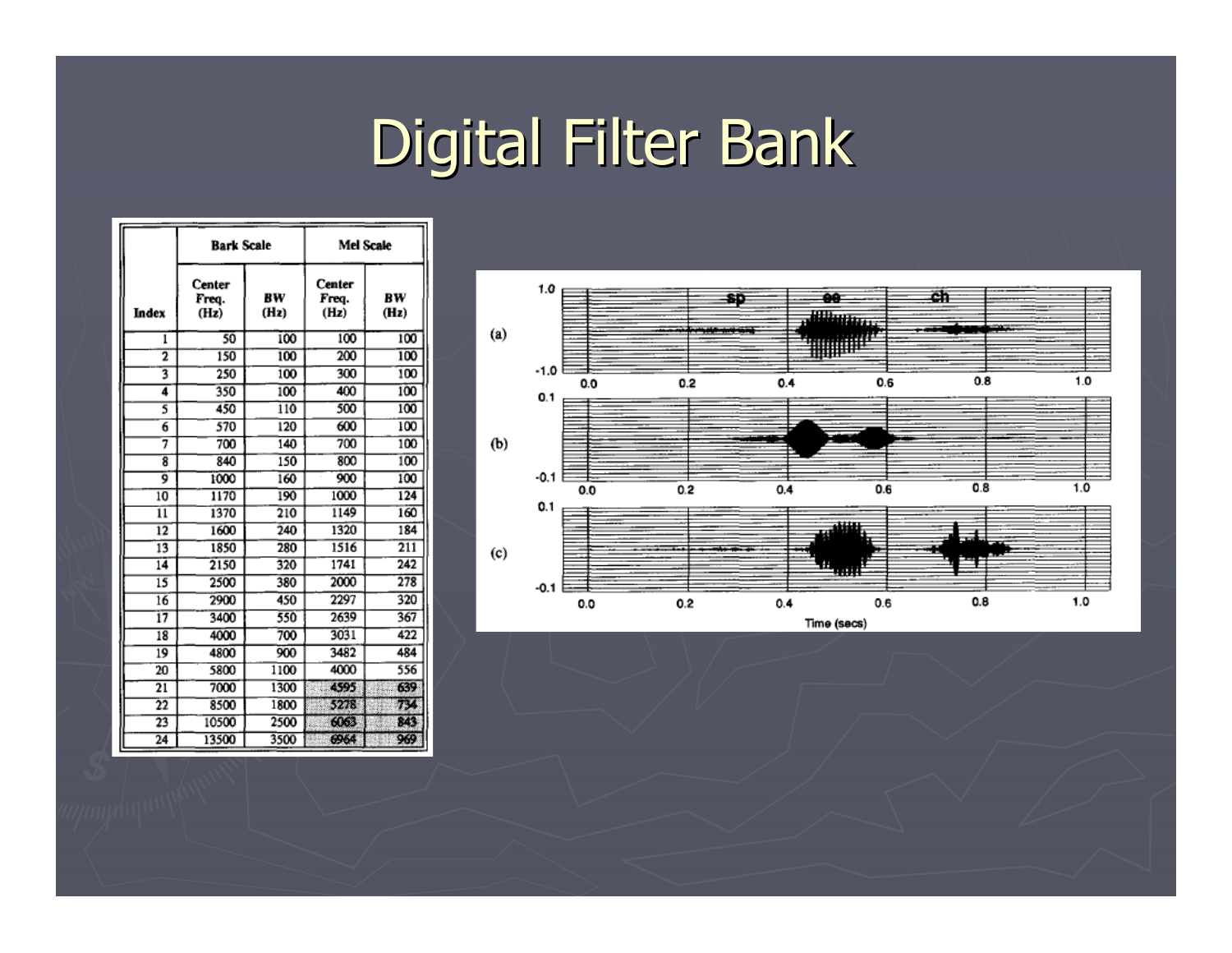# Fourier Transform Filter Bank

### **Motivations:**

►

►

FBs have non-uniformly spaced frequency samples. If we perform a DFT of the signal, we go to the frequency domain, and can get the instance at any frequency. The DFT (or the FFT) also oversamples the spectrum; the value for each filter in the bank is calculated as an average of several frequencies, resulting in smoother estimates.

#### Method:

Sample spectrum at frequencies shown in last table. Often discard lowamplitude regions using a dynamic range threshold.

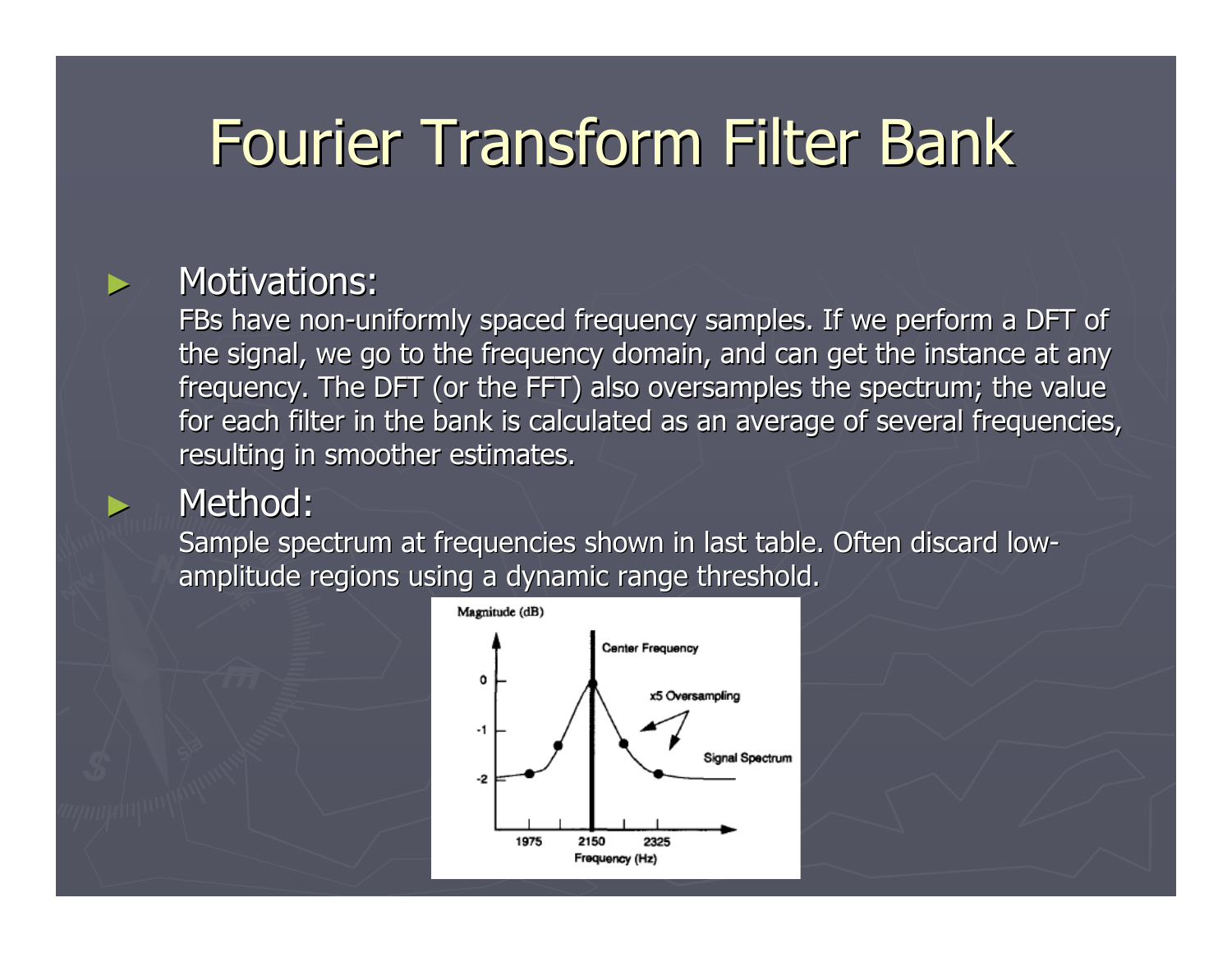# **Cepstral Coefficients**



### **Motivations:**

►

►

Process is nonlinear. Theory; there are waves with high frequency (excitation) and waves with low frequency (vocal tract) that are superimposed in the spectrum. Need holomorphic techniques obeying generalized rule of superposition; logarithmic in nature. This separates the excitation and vocal tract shape components.

### Method:

We take the inverse DFT of the log spectral magnitudes, calling this the cepstrum. Low order terms of the cepstrum represent vocal tract shape and high order terms represent excitation.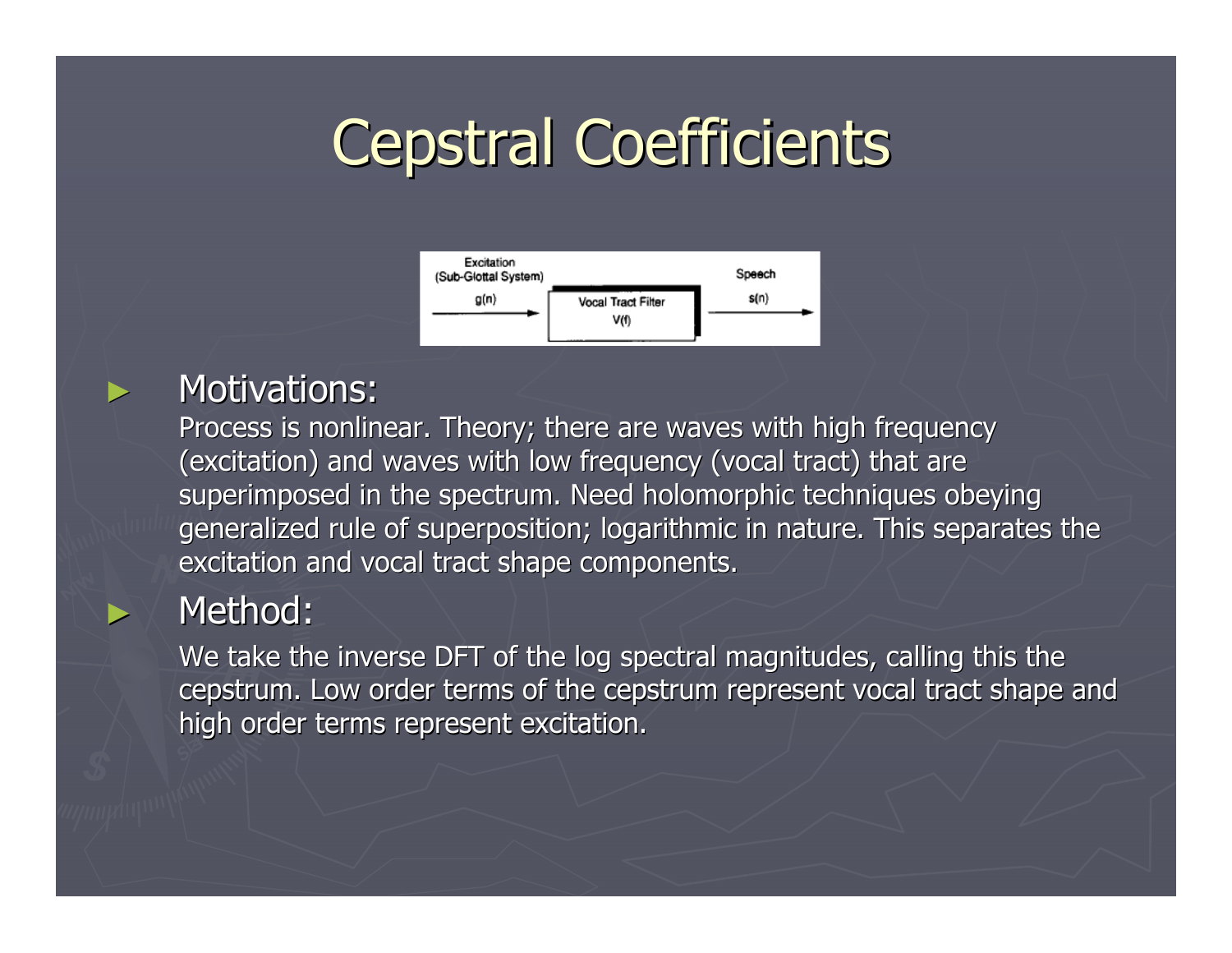### **Cepstral Coefficients**

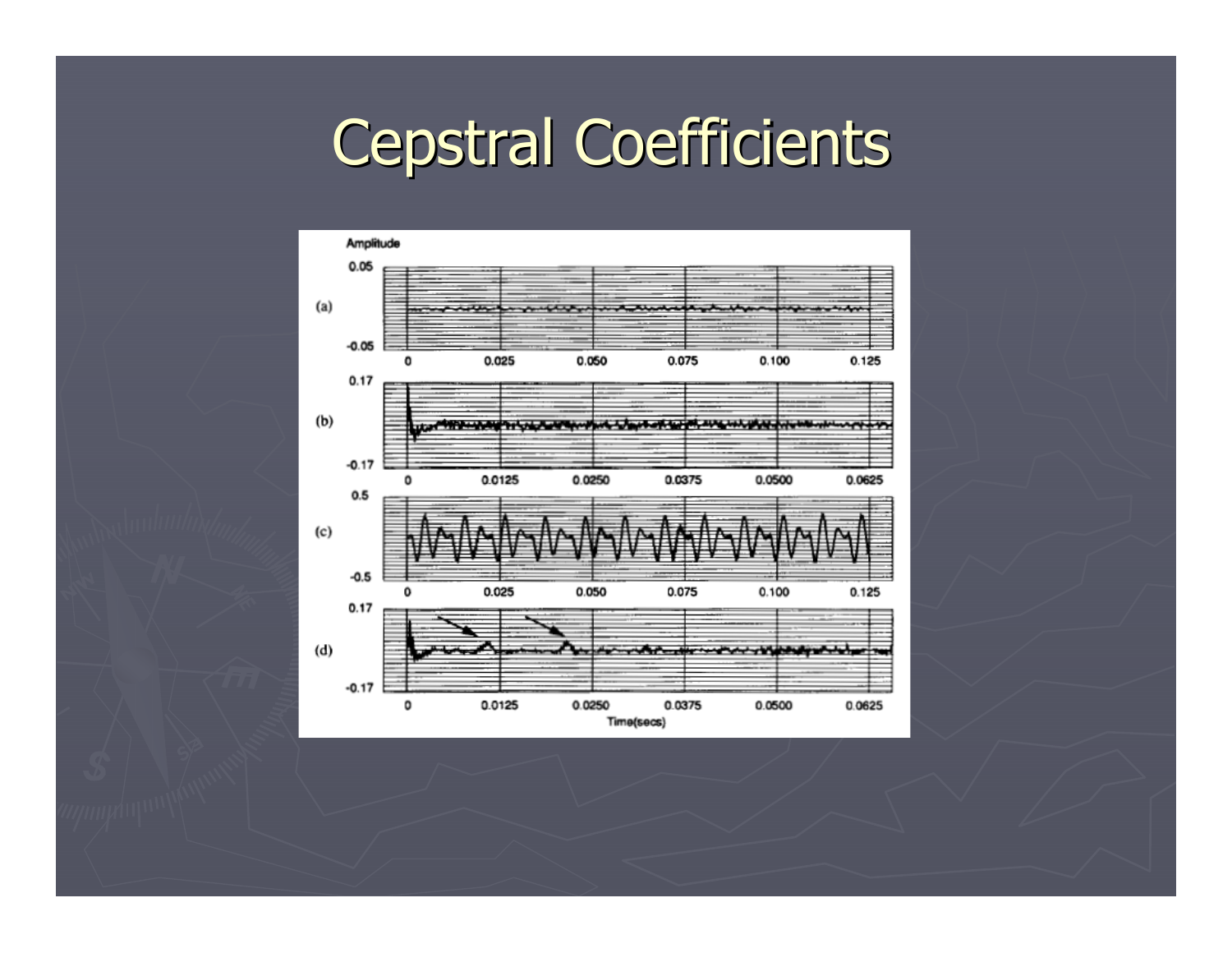## Linear Prediction Coefficients

### Method:

►

►

An autoregressive process that parametrically fits the spectrum; you model the signal as a linear combination of its previous samples.

$$
s(n) = -\sum_{i=1}^{N_{\text{LP}}} a_{\text{LP}}(i) s(n-i) + e(n)
$$

Minimize the error of this equation to find the  $\rho$  a's, the LPC coefficients. The greater the value of  $\rho$ , the better the model.

### **> Ignoring Low-Amplitude Regions:**

Dynamic thresholding using autocorrelation is used. We add a small amount of noise to the signal, which prevents the LP model from modelling sharp nulls in the spectrum.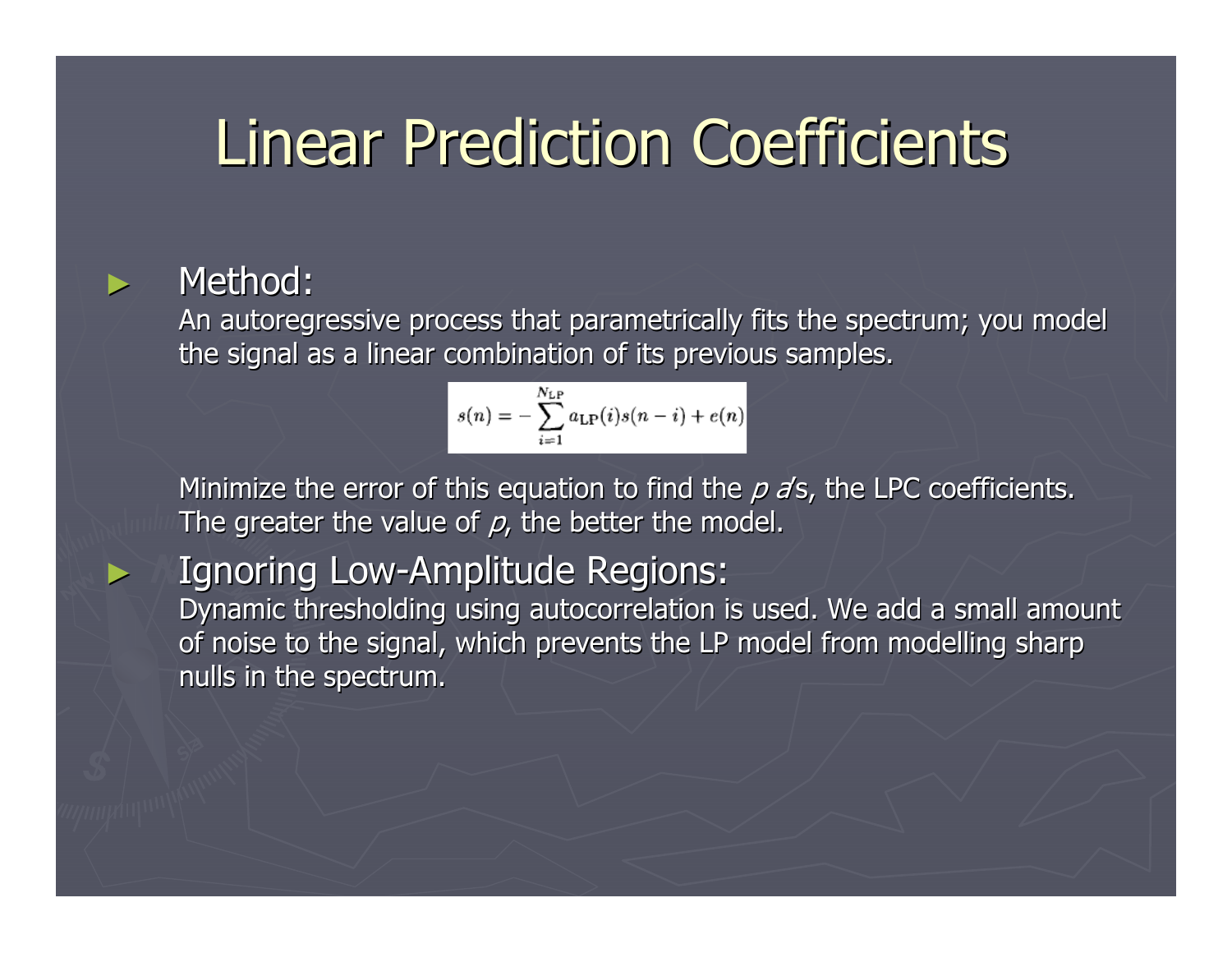# LP-Derived Filter Banks

#### **Motivations:**

Similar to the other filter banks, except we sample the LP model at the given frequencies, instead of the spectrum. This is done because the LP model gives more robust spectral estimates.

#### Caveat:

►

►

As DSP technology has developed further, difference between approaches not so great any more.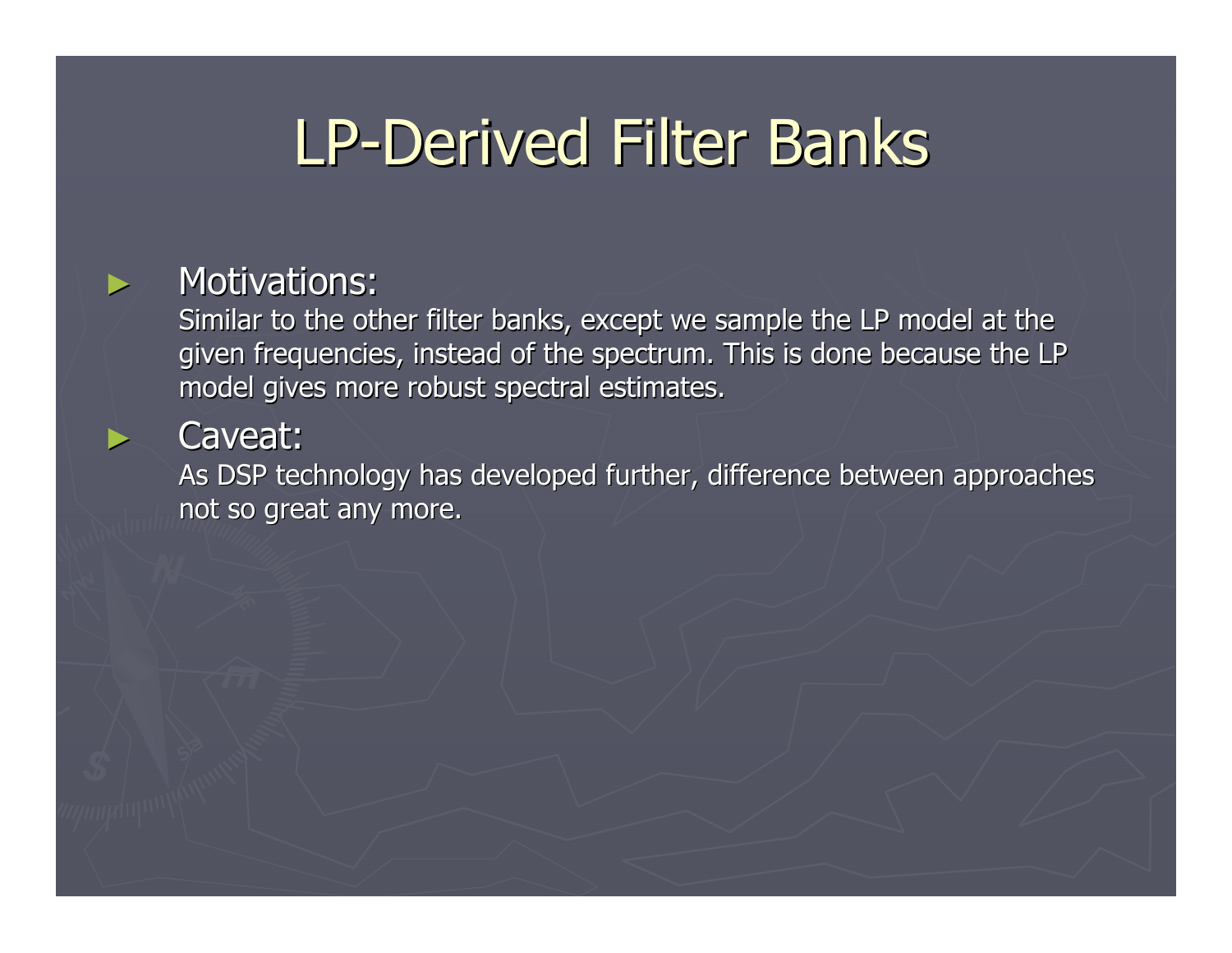# LP-Derived Cepstral Coefficients

### Method:

►

►

Recall that the cepstral coefficients are calculated from the FFT of the log amplitudes. The LP-derived cepstral coefficents are the LP equivalent, where we take the logarithm of the inverse filter (remember, the LP equation is a filter). The number of cepstral coefficients usually equivalent to the number of LP coefficients.

#### Difficulties:

The coefficients calculated reflect a linear frequency scale; work needs to be done to make it nonlinear.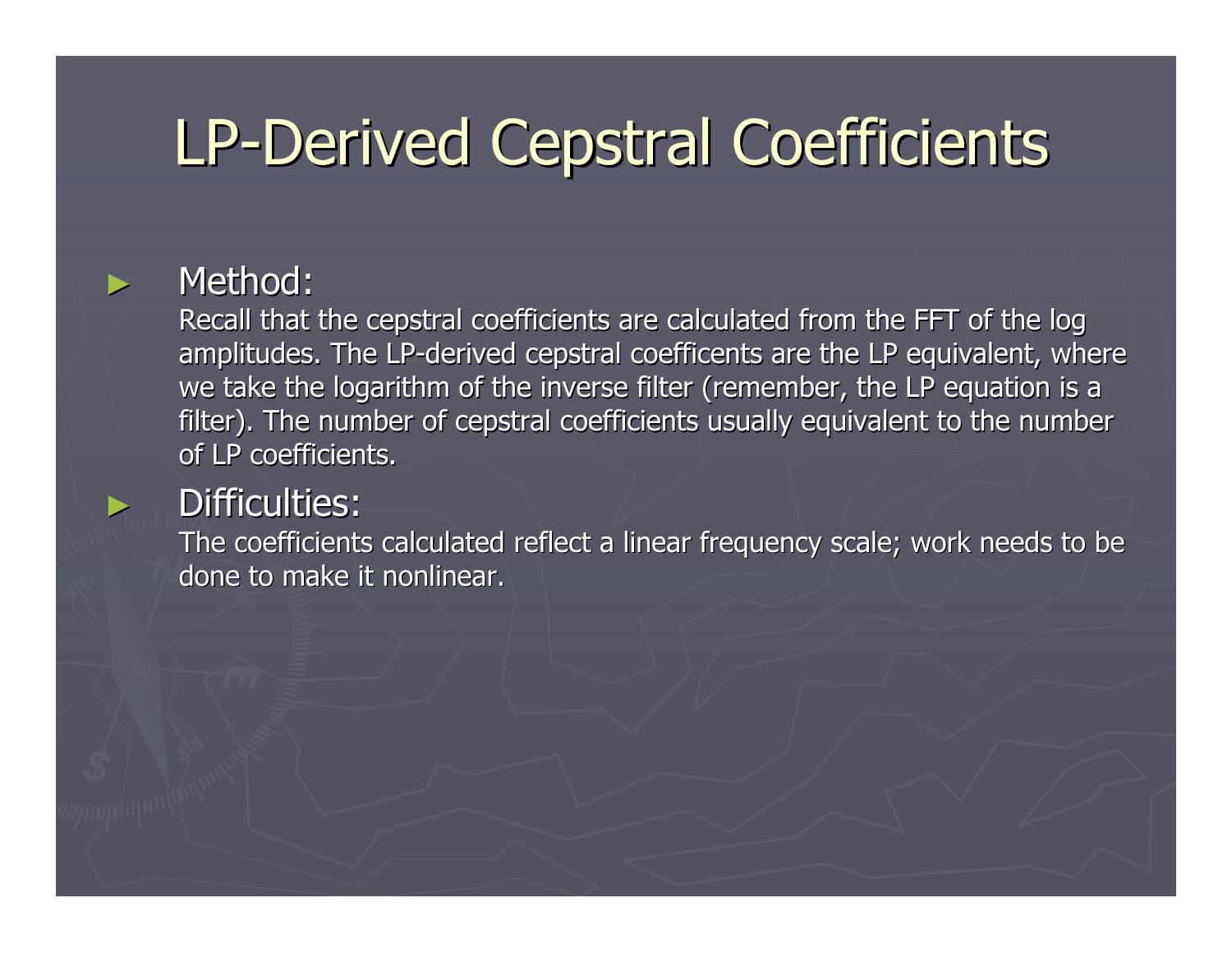# 4: Parameter Transforms 4: Parameter Transforms

### **Motivations:**

►

►

►

The previous process gives us absolute measurements. Now we generate signal parameters from the measurements via differentiation and concatenation. Output; parameter vector with raw estimates of signal.

### Differentiation:

Using the concept of a gradient, we take approximate derivatives of the signal to highlight changes in variation.

#### Concatenation:

Take as input a large matrix of all the measurements called X. Using  $\,$ auxiliary matrices, we perform all the necessary filtering operations discussed, including weighting, differentiation and averaging; results in creation of single parameter vector per frame that contains all desired signal parameter.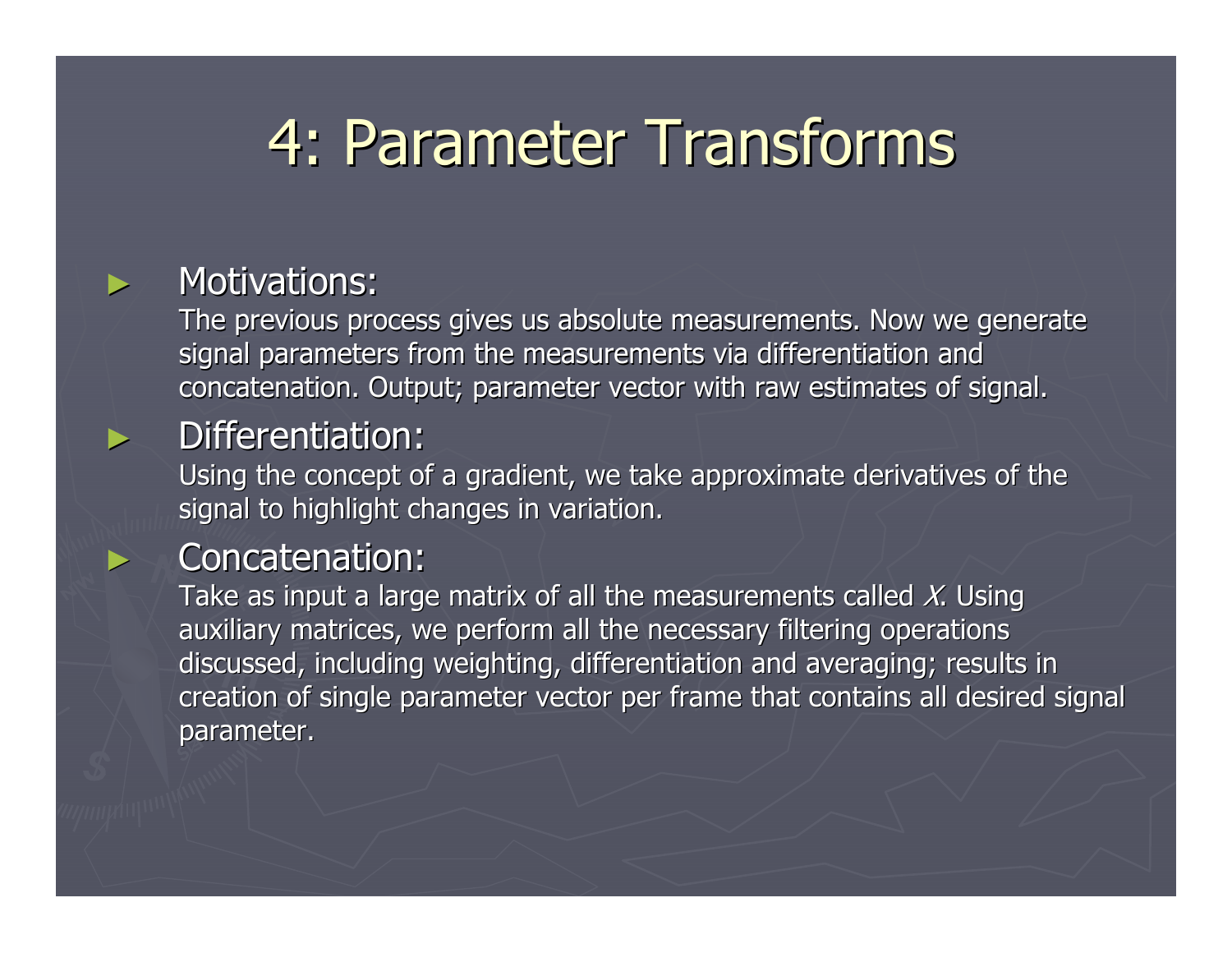# 5: Statistical Modeling

### **Motivations:**

►

►

►

Assumption; signal parameters generated via some underlying multivariate probability distribution. Job is to find the model; treat the data as signal observations. Uses topics from:

### **Multivariate Statistical Models**

**Distance Measures**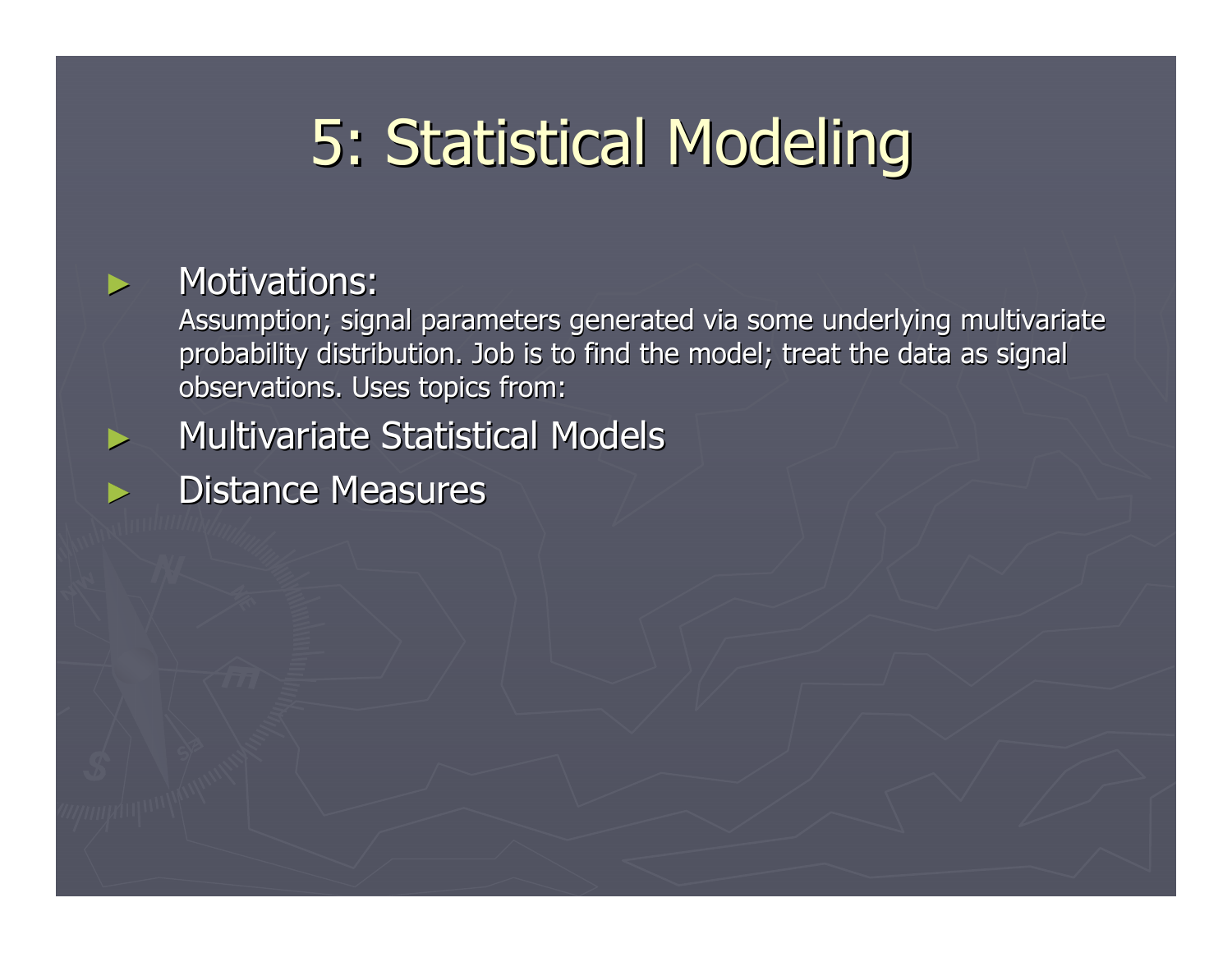# **Multivariate Statistical Models**

### **Motivations:**

►

►

Quantities with different numerical scales and that are correlated are mixed with each other; lot of redundancy. Scales can be re-adjusted; correlation is more difficult to deal with.

### The Whitening Transform:

Assuming that the process we are modeling is Gaussian in nature, we can use a prewhitening transform to decorrelate the parameters.

$$
\overline{y} = \boldsymbol{\varPsi}(\bar{\nu} - \bar{\mu}_{\nu}) \qquad \qquad \boldsymbol{\varPsi} = \boldsymbol{\Lambda}^{-1/2} \boldsymbol{\varPhi}^{\dagger}
$$

This involves computing the eigenvalues and eigenvectors of the covariance matrix. The eigenvalues can be further used to determine which eigenvectors are the most significant, leading to a reduction in features.

Note: need data for this for mean and variance calculations.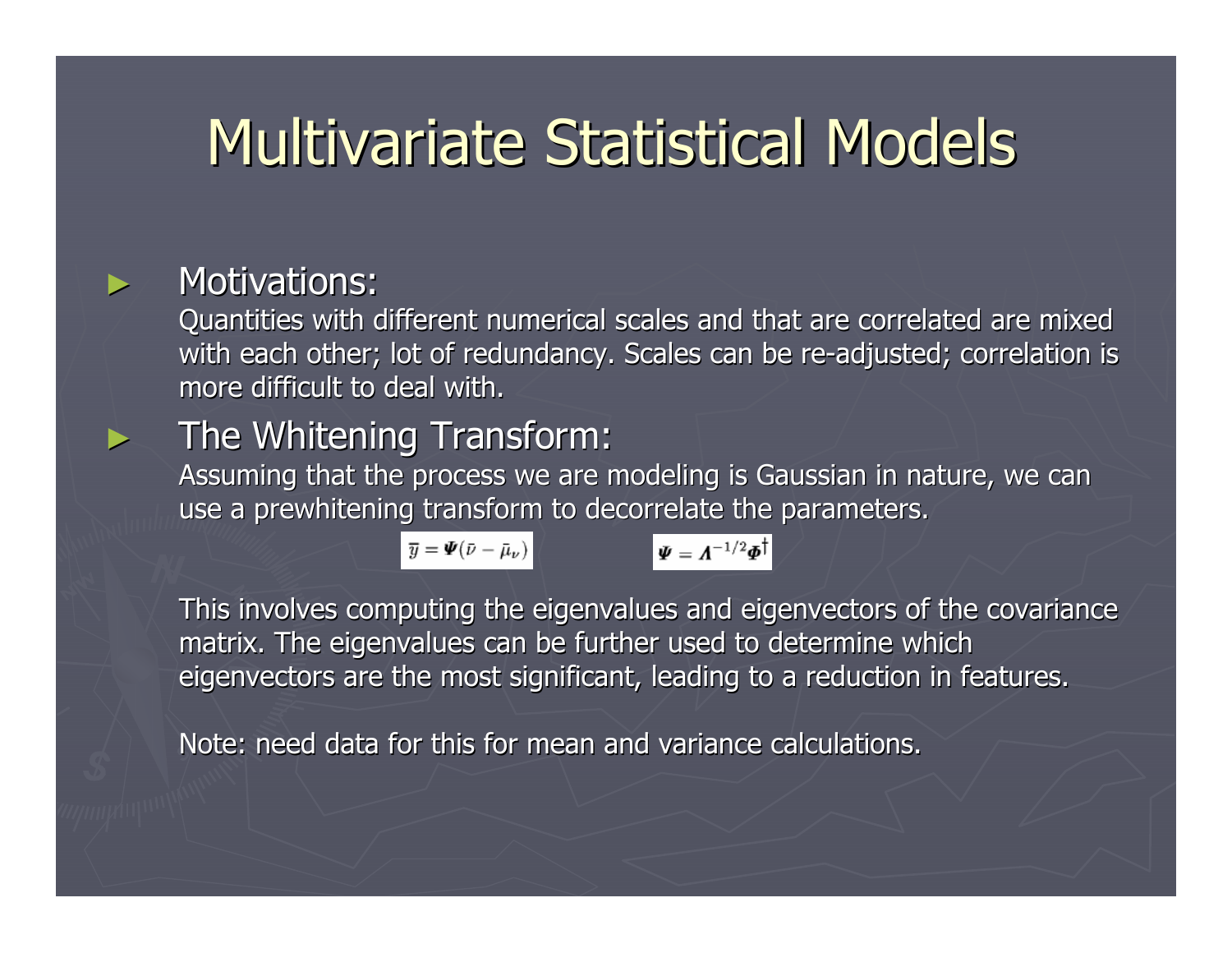# **Multivariate Statistical Models**

### Vector Quantization:

►

If the Gaussian model is not appropriate, need a non-parametric representation. Hypothesize a discrete distribution and try to fit it. Vector quantizers compress the distribution; physiological precedents include the assumption that a finite set of stationary vocal tract shapes exists. Need to estimate a vector quantizing codebook  $Q$ , which contains a finite set of 'ideal' vectors, which will replace an input vector. Secondly, must maximize P(y|*Q*).

Latter is simple. Former is done by use of the K-Means algorithm.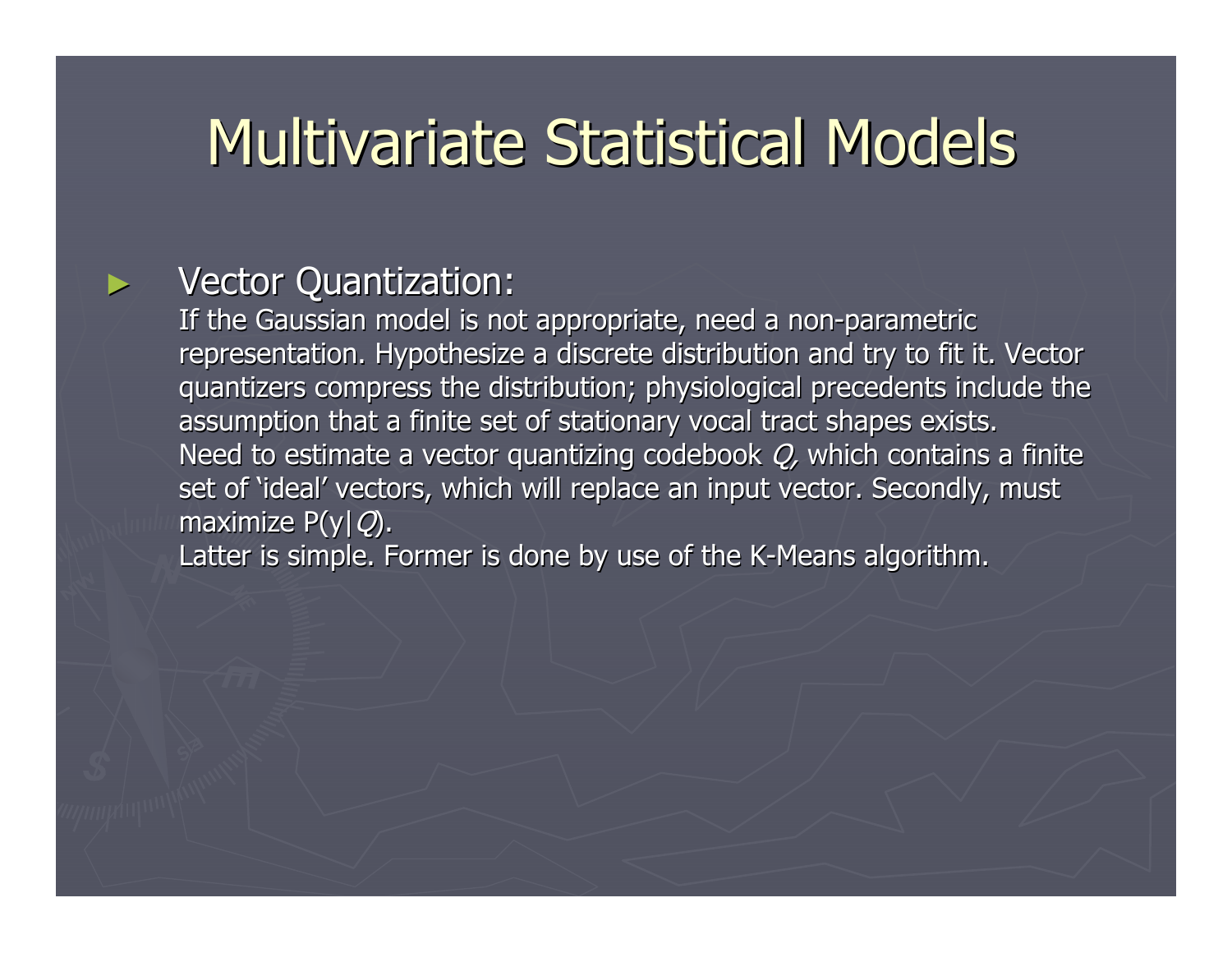# **Multivariate Statistical Models**

### K-Means Algorithm:

►

Given the training data, and a number, say  $k$ , of clusters, place the  $k$  points in the space as far apart as possible. For each element in the data, assign it to the cluster closest to it. Once this is done, recompute the centroids of the clusters. Repeat this until the centroids no longer move. This results in the  $\kappa$ groups we need, and the centroids become the components of  $\emph{Q}.$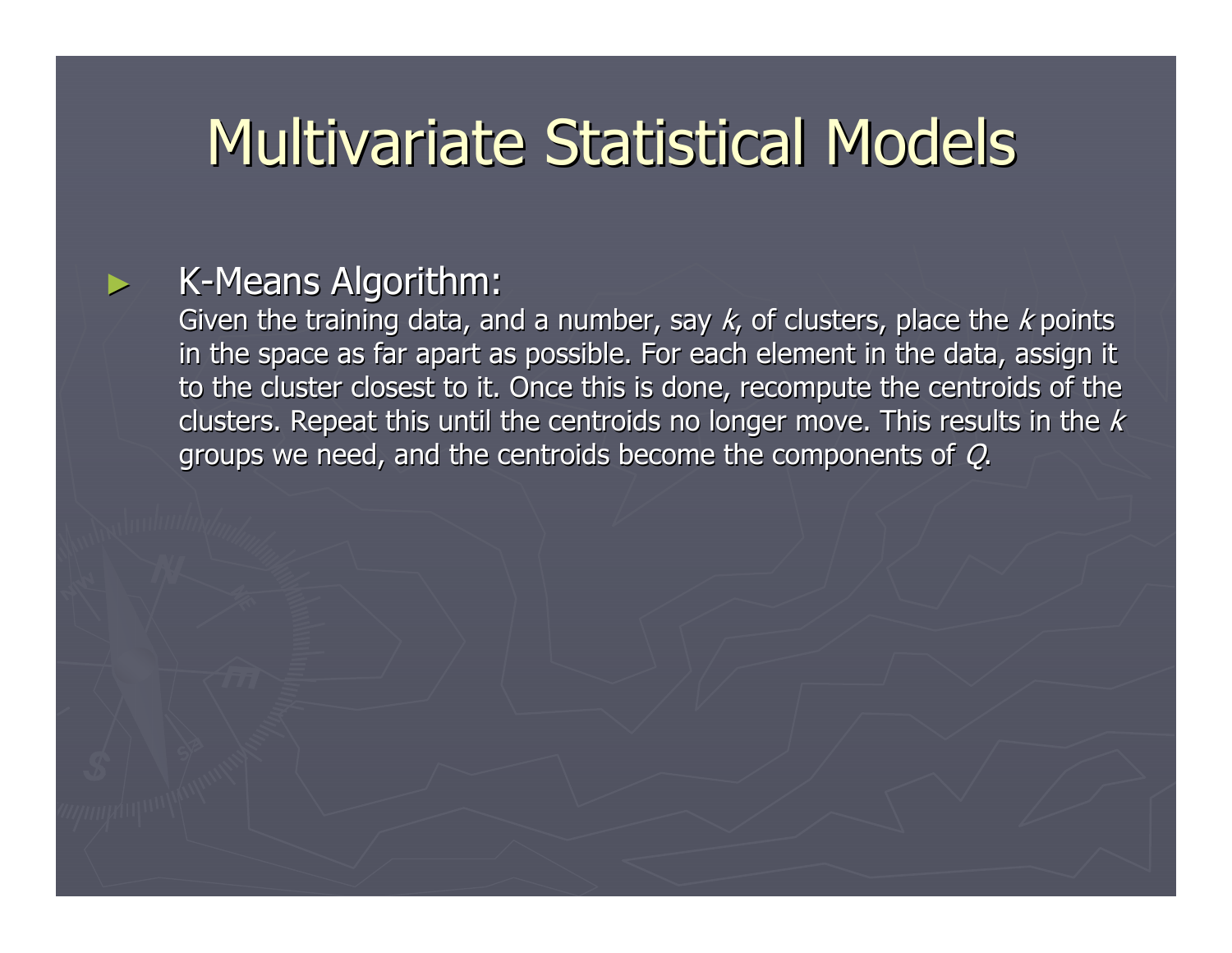### Distance Measures

### Motivation:

►

►

►

The k-means algorithm requires the definition of a distance measure in the vector space, without which it cannot proceed.

#### Properties:

Distance measures must satisfy the properties of nonnegativity, symmetry, and the triangle inequality.

#### Examples:

Most famous form is Euclidean. An interesting approximation that's presented is the dot product form of the Euclidean distance, which is obviously very cheap to evaluate.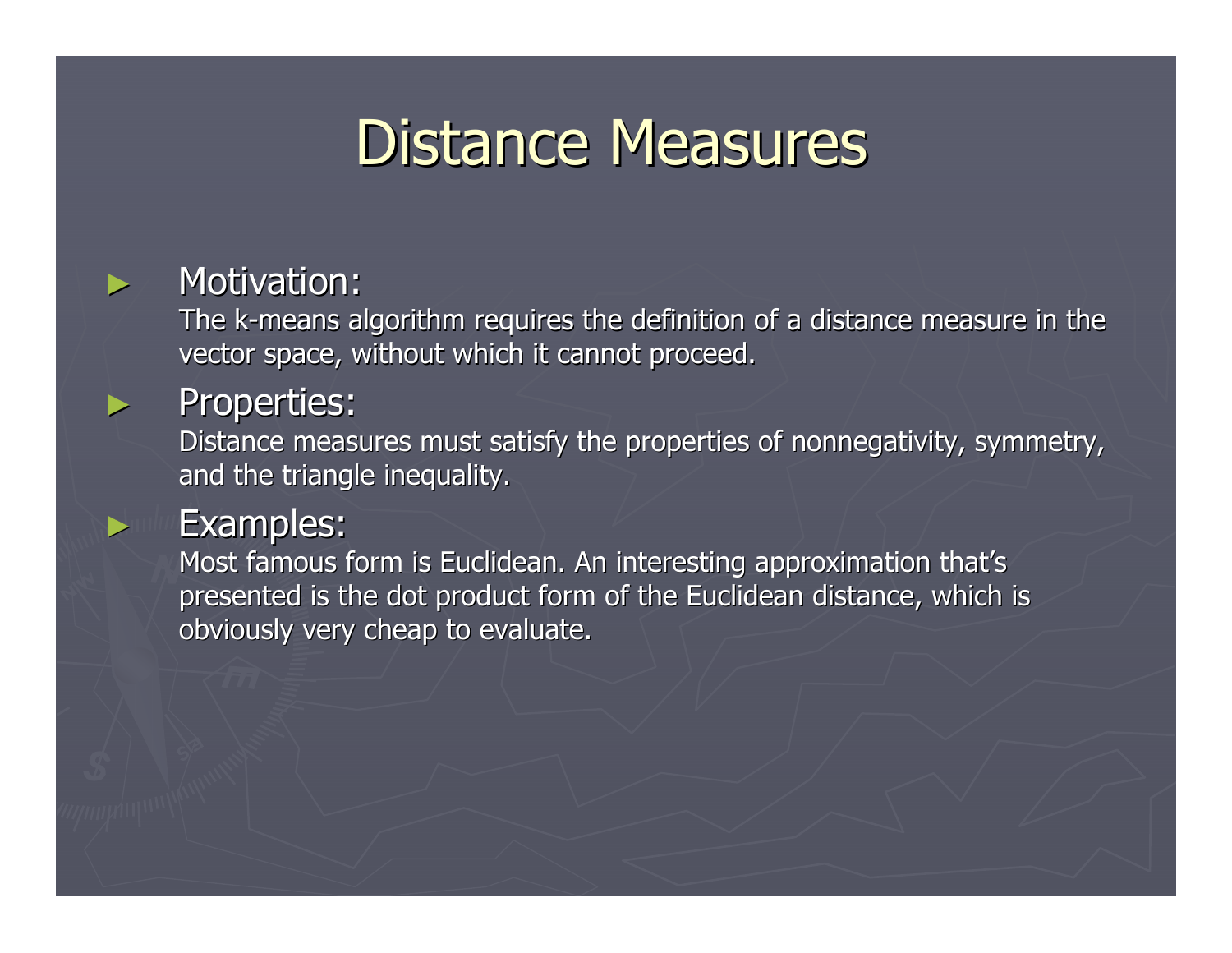### **Discussion**

#### Overview:

►

►

Author gives a table of methods used in the community as of 1993; not really important.

#### Comments:

Neural Network based classification systems employ filter banks (tying in with cognition and the auditory system etc.)

Cepstral coefficients dominant acoustic measurement.

FFT-derived cepstral coefficients are more common than LP-derived ones. FFT is still popular because of its immunity to noise.